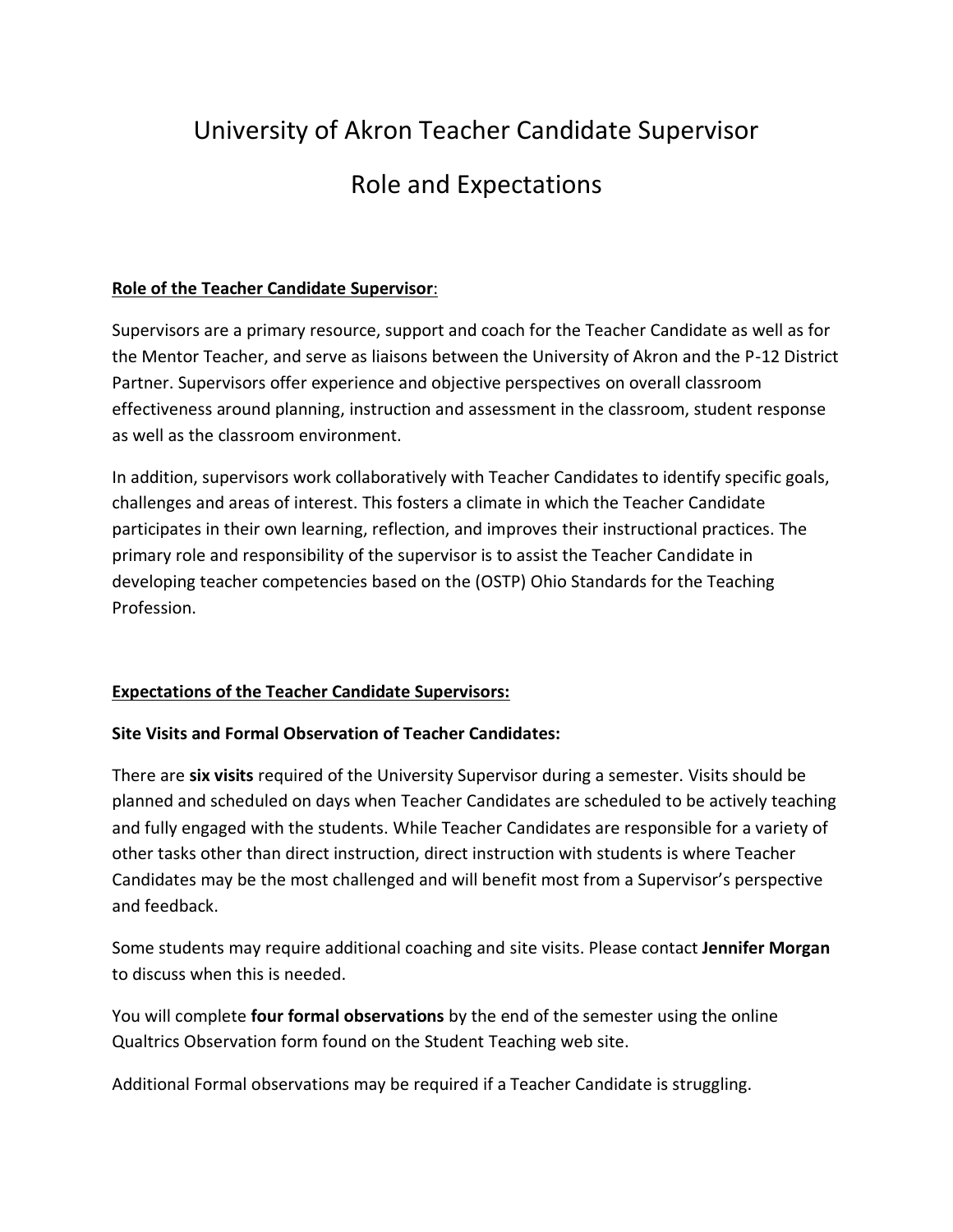Additionally, you will work collaboratively with the Mentor Teacher to determine the midterm and final evaluations. The University Supervisor will submit the forms on the website for the midterm and the final evaluations.

#### **School Protocols for Site Visits**

Like our Teacher Candidates, Supervisors are guests in our P-12 District Partners' buildings and are representatives of The University of Akron. Thus it is important for the Supervisor to acquaint yourself with school protocols, (Signing in, getting a badge, etc.) dress and professional demeanor. Please schedule your visits with the assigned Mentor ahead of time.

**At the introductory meeting with the Mentor teacher, please review mentor teacher expectations, navigate them through the Mentor section of the web site and refer to the Mentor Training module that is on the Mentor section of the web site.**

#### **Establishing Channels of Communication with the Mentor Teacher**

- $\checkmark$  Open communication between Supervisors and Mentor Teachers enhances and supports the work as colleagues and partners.
- $\checkmark$  Get to know the Mentor Teacher. Exchange phone numbers and emails and establish preferred method of communication.
- $\checkmark$  Encourage Mentor Teachers to observe alongside you and to participate in subsequent post-observation conferences with Teacher Candidates.
- $\checkmark$  Share your insights and solicit theirs. While the observations you conduct are critical to Teacher Candidate development, they still represent snap-shots of practice.
- $\checkmark$  Developing a professional relationship with the Mentor Teacher allows the Supervisor to fill in the rest of the picture and gather observation data.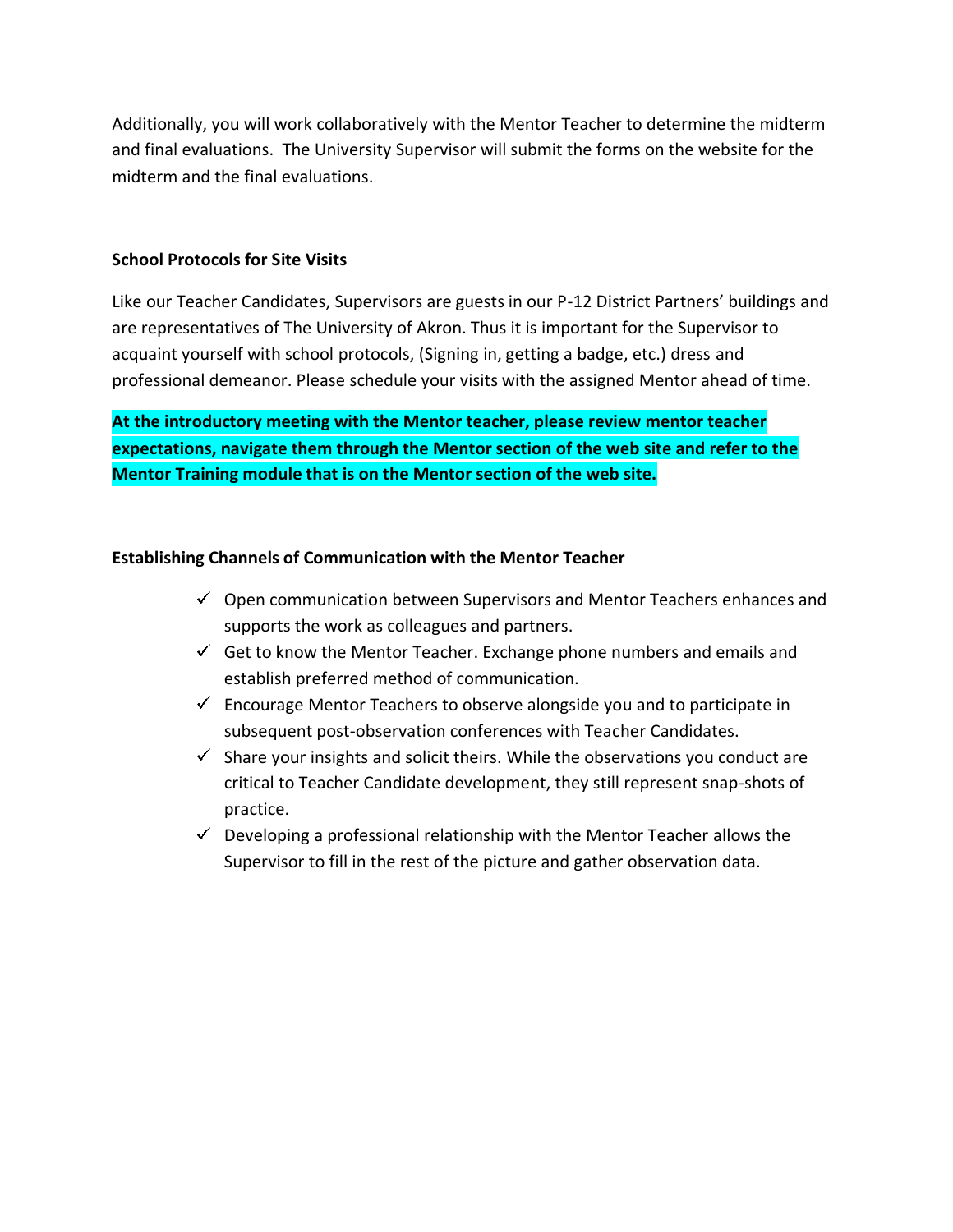## **Elements of an Observation**

A formal observation should include the following elements:

- Pre-Observation conference. You may want to request lessons plans prior to the conference so you have a chance to review. This can be done via email.
- An observation of actual lesson or teaching episode.
- Post-Observation discussion.
- Written observation

It is important to spread out the formal observations over the course of the semester. Bunching observation visits for the purpose of expediency or efficiency is inappropriate and does not fulfill the spirit or goals of supervision. Observations should be a minimal of thirty minutes.

# **Maintaining High Quality Supervision**

Below are some guidelines for ensuring that the supervision you provide your Teacher Candidates is beneficial to their learning:

- $\checkmark$  Observe the Teacher Candidate on a regular basis over time and in a variety of situations and subjects.
- $\checkmark$  Provide specific and descriptive feedback on the Teacher Candidate's execution of professional responsibilities (lesson planning, implementation and assessment, classroom interaction, maintenance of school records).
- $\checkmark$  Help Teacher Candidates relate teaching theory to classroom practice (e.g. Discuss reasons for selecting material and methods).
- $\checkmark$  Encourage good planning and organization.
- $\checkmark$  Encourage independent, creative thinking in planning, use of materials, motivation, and teaching and assessment approaches.
- $\checkmark$  Help Teacher Candidates develop consistent classroom management practices conducive to learning; which promotes respect for others and for cultural and linguistic diversity.
- $\checkmark$  Encourage the habit of constant self-assessment. This includes post instruction analysis and the use of self-assessments for subsequent improvement.
- $\checkmark$  Maintain professional working relationship with the Teacher Candidate, Mentor Teacher, Principal and school community.
- $\checkmark$  Encourage and support positive rapport between the Teacher Candidate and his/her students.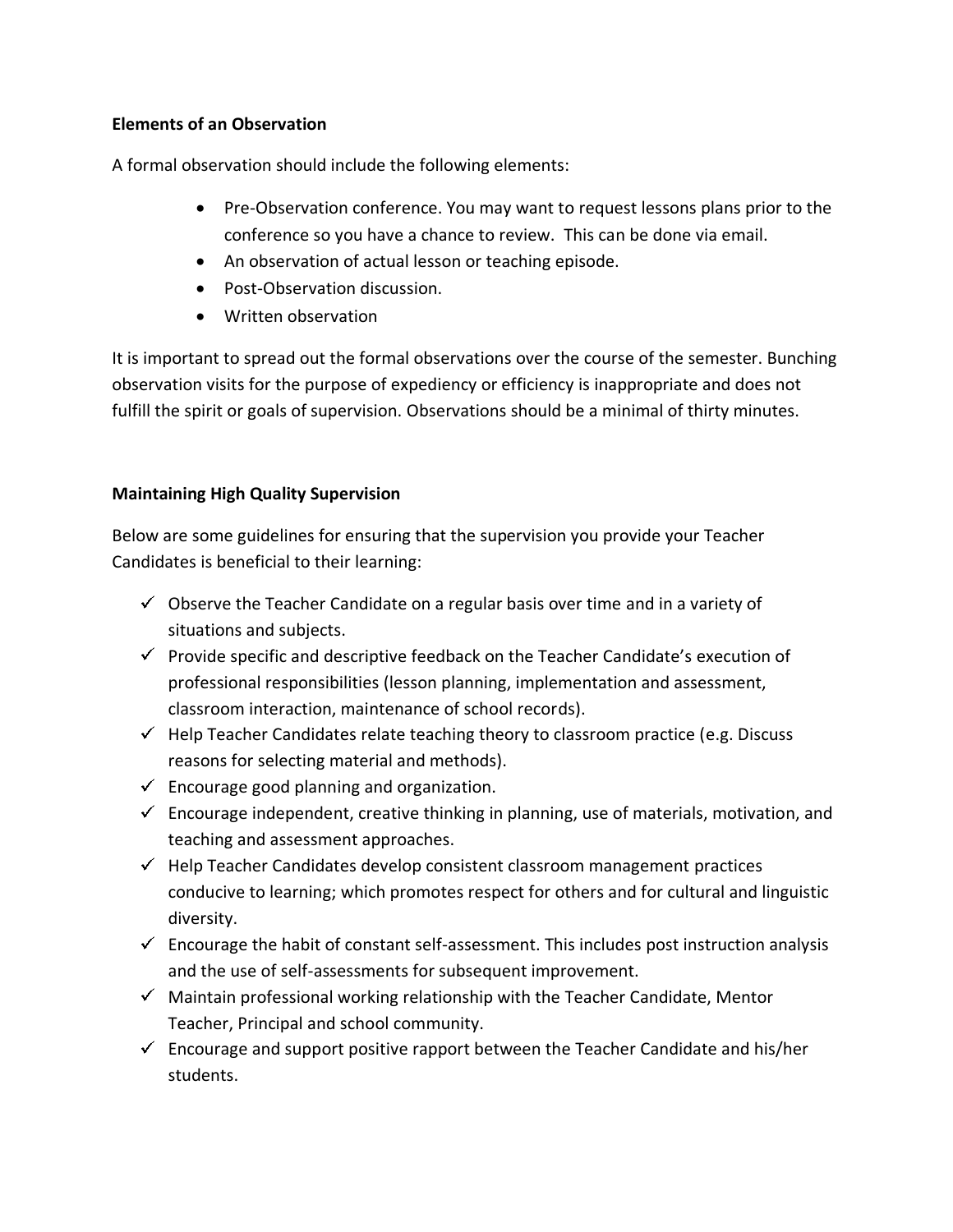#### **Giving Feedback to Teacher Candidates**

Guidelines for providing feedback to Teacher Candidates:

- $\checkmark$  Focus feedback on behavior rather than the person.
- $\checkmark$  Focus feedback on observations rather that inferences.
- $\checkmark$  Focus feedback on description rather than judgment.
- $\checkmark$  Focus feedback on the sharing of ideas and information rather than on giving advice.
- $\checkmark$  Focus feedback on exploration of alternatives rather than answers or solutions.

#### **Dealing with Teacher Candidate and or Mentor Concerns**

On occasion you may have concerns about a Teacher Candidate or concerns may have been relayed to you regarding your assigned Teacher Candidate. These may include, but are not limited to:

- General unreadiness to teach
- Unexcused absences
- Unprofessional behavior
- Poor quality of work
- Problems with relationships in the school community (Students, Mentors, Colleagues)

Even with the slightest concern, it needs to be addressed with the appropriate parties. University Supervisors are the first level in resolving issues. Please inform **Jennifer Morgan** of any issues that cannot be easily resolved. For issues of a more serious nature, please contact the office immediately.

When there is a concern about a Teacher Candidate and the problem persists, it is important to maintain documentation that describes the behavior, document when it has occurred and how it was addressed. This initially can be documented on the observations forms. Action plans are used with more serious situations. After consulting with **Jennifer Morgan** a determination will be made if an Action Plan is needed.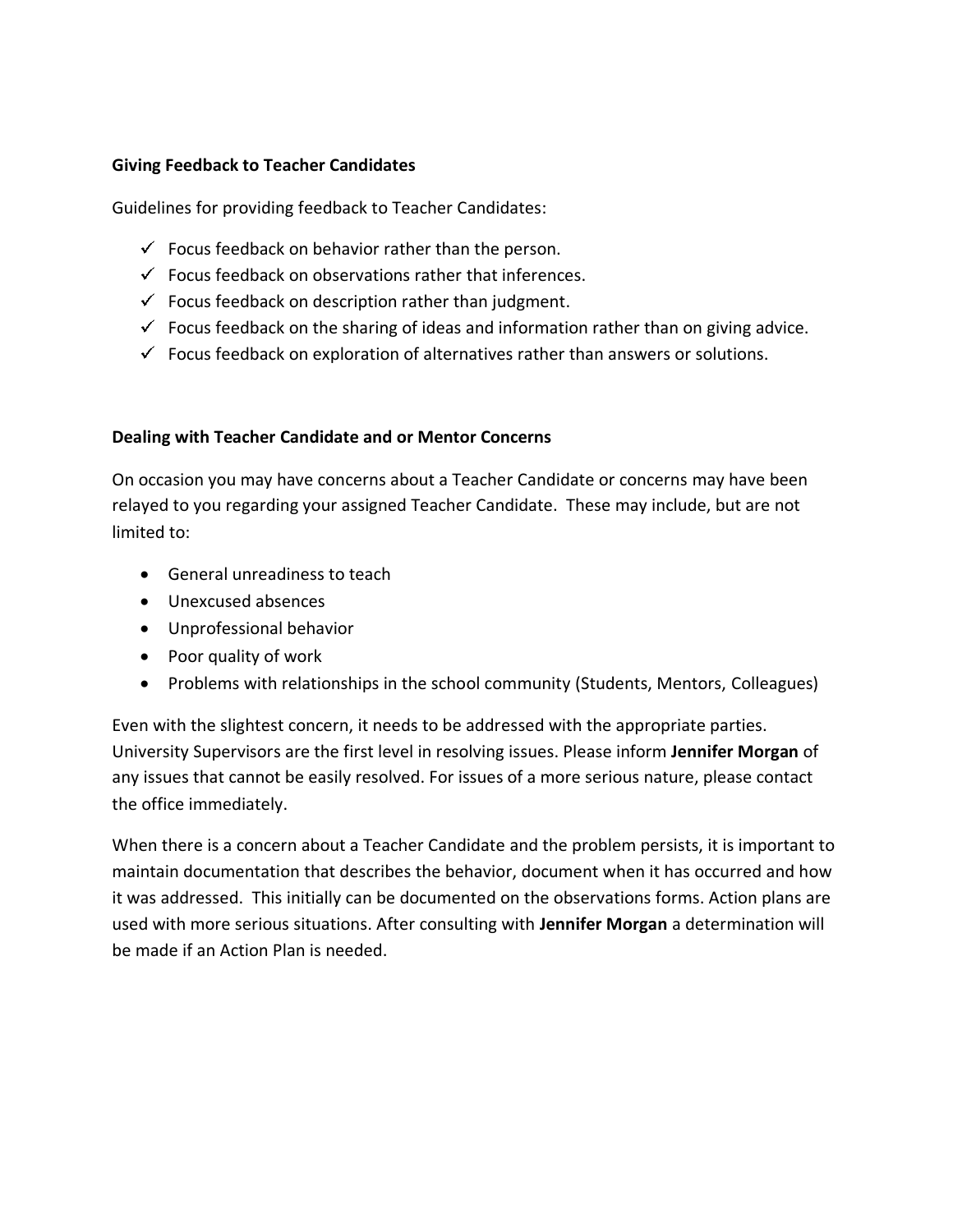## **Required Paperwork**

Supervisors are required to view the Student Teaching website at the beginning of each semester, specifically the Supervisor section and Mentor sections to see all important dates and deadlines, forms needed and additional resources you will need to do your job.

The following are required for you to complete:

- 1. **Four formal observations** completed online, using the Qualtrics Observation form.
- 2. Facilitate and complete the Teacher Candidate Mid Term collaboratively with Mentor Teacher and Teacher Candidate. This document is to be completed using the Teacher Candidate Qualtics mid- term score sheet.
- 3. Facilitate and complete Teacher Candidate Final collaboratively with Mentor Teacher and Teacher Candidate. This document is to be completed using the Teacher Candidate Qualtrics Final score sheet. Only the University Supervisor is to submit the final evaluation.
- 4. Action plan and accompanying documentation if deemed necessary.

## **EdTPA Guidance and Support**

University Supervisors act as an additional layer of guidance and support for Teacher Candidates while they are completing their edTPA Portfolio. The Teacher Performance Assessment Springboard site

Ways to support the Teacher Candidate through the edTPA process:

- $\checkmark$  Check in with Teacher Candidate and establish a timeline that they should complete each task required of the edTPA.
- $\checkmark$  Check to make sure they are on track with completing each task.
- $\checkmark$  Encourage Teacher Candidates to review the resources available to them on the edTPA Springboard site.
- $\checkmark$  Read and review their written work. OBR states we are not allowed to give specific feedback to students regarding their work; however you can make general statements to them.
- $\checkmark$  Review and discuss use of Academic and Content language.
- $\checkmark$  Review and discuss data collection and how to use data to inform their instructional practices.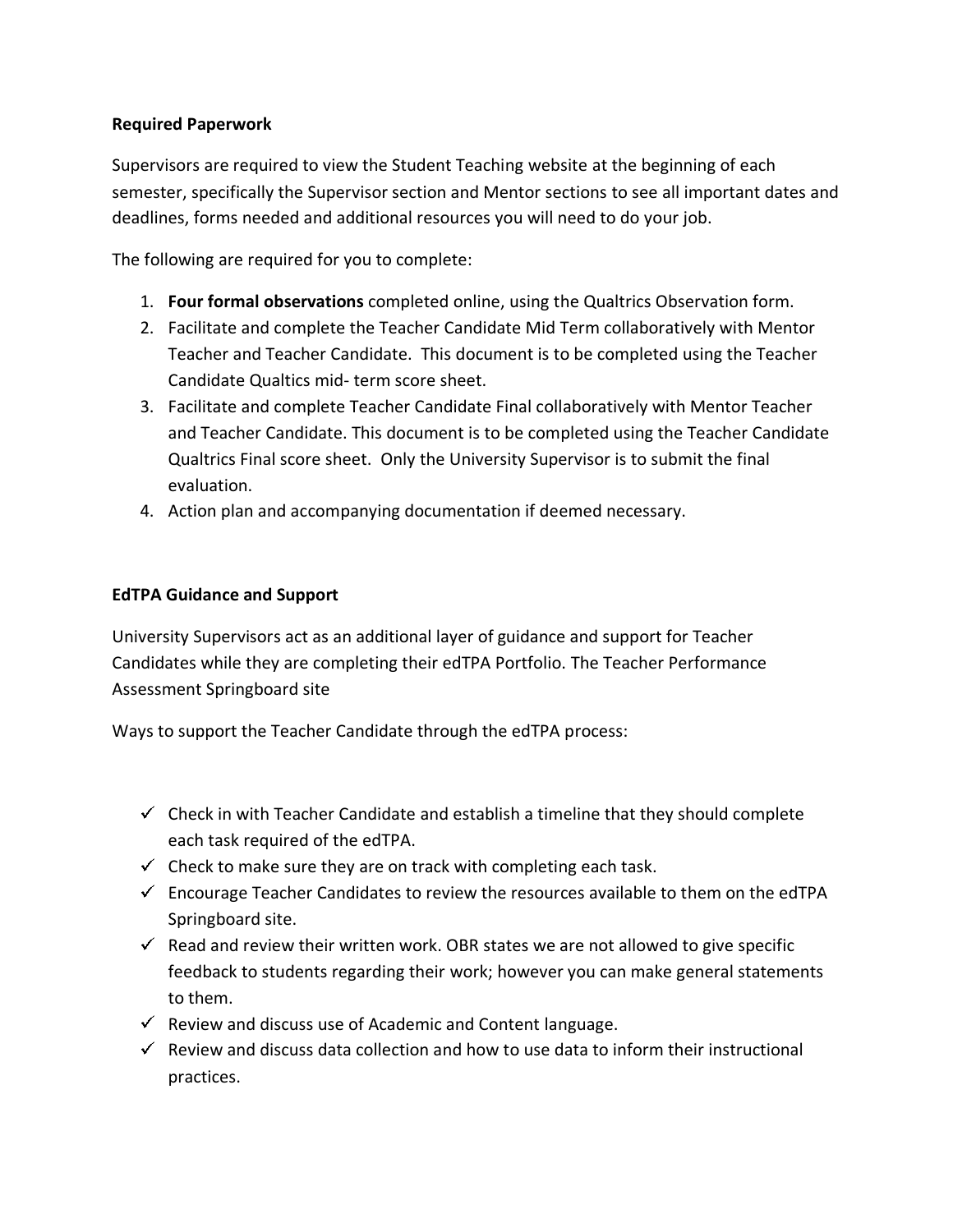#### **Additional Responsibilities and expectations:**

- Attend beginning of the year Supervisor meeting. **Jennifer Morgan** will notify you of the date and time of the meeting which might be done in person, or online.
- $\checkmark$  Review all lesson plans Teacher Candidates are required to complete.
- $\checkmark$  Participated in additional trainings as needed. This may include webinars and or online training modules.
- $\checkmark$  Participate in additional meetings which may include but is not limited to; face to face team meetings, or phone conferences.
- $\checkmark$  Completion of on-line Supervisor survey at the end of the semester.

## **Mileage Policy**

University Supervisors are required to follow all Mileage procedures and guidelines.

- Mileage must be detailed by using the start/finish location as the University or the actual point of departure, whichever results in fewer miles traveled.
- Reporting of mileage must be as accurate as possible. A comparison of actual mileage will be made against the number of miles calculated using Mapquest<sup>®</sup> as the principal standard for determining approved reimbursement. Personal odometers, GPS systems, and other tracking systems, while helpful, will not be used in the final verification of miles traveled.
- The number of reimbursable miles may not exceed the number of miles of the most costeffective reasonably safe route between two or more duty points.
- If the travel expense report does not provide sufficient space, the detail may be attached as a supplementary schedule, listing miles driven by date and destination.
- If mileage varies as a result of exceptions (e.g., roads closed due to construction), adjustments can be made when the variance is noted (including reason) on the expense form or the supplemental attachment. These occurrences should be the exception, not the rule.
- Mileage may be rounded up to the nearest mile (e.g., MapQuest results in 23.78 miles, you may round up your mileage to 24.0 miles). Mileage "cushions" are not permitted.
- Any mileage accrued between duty points, e.g., going to lunch, conducting personal business, is NOT reimbursable.
- To avoid any reimbursement delays, we strongly recommend that all mileage point-bypoint itemization records be submitted no later than five business days from the end of the semester.
- Mileage will be turned in **once at the end** of the semester. See the Student Teaching web site for specific deadline dates.
- If additional site visits are required for a student, contact **Jennifer Morgan** approval.